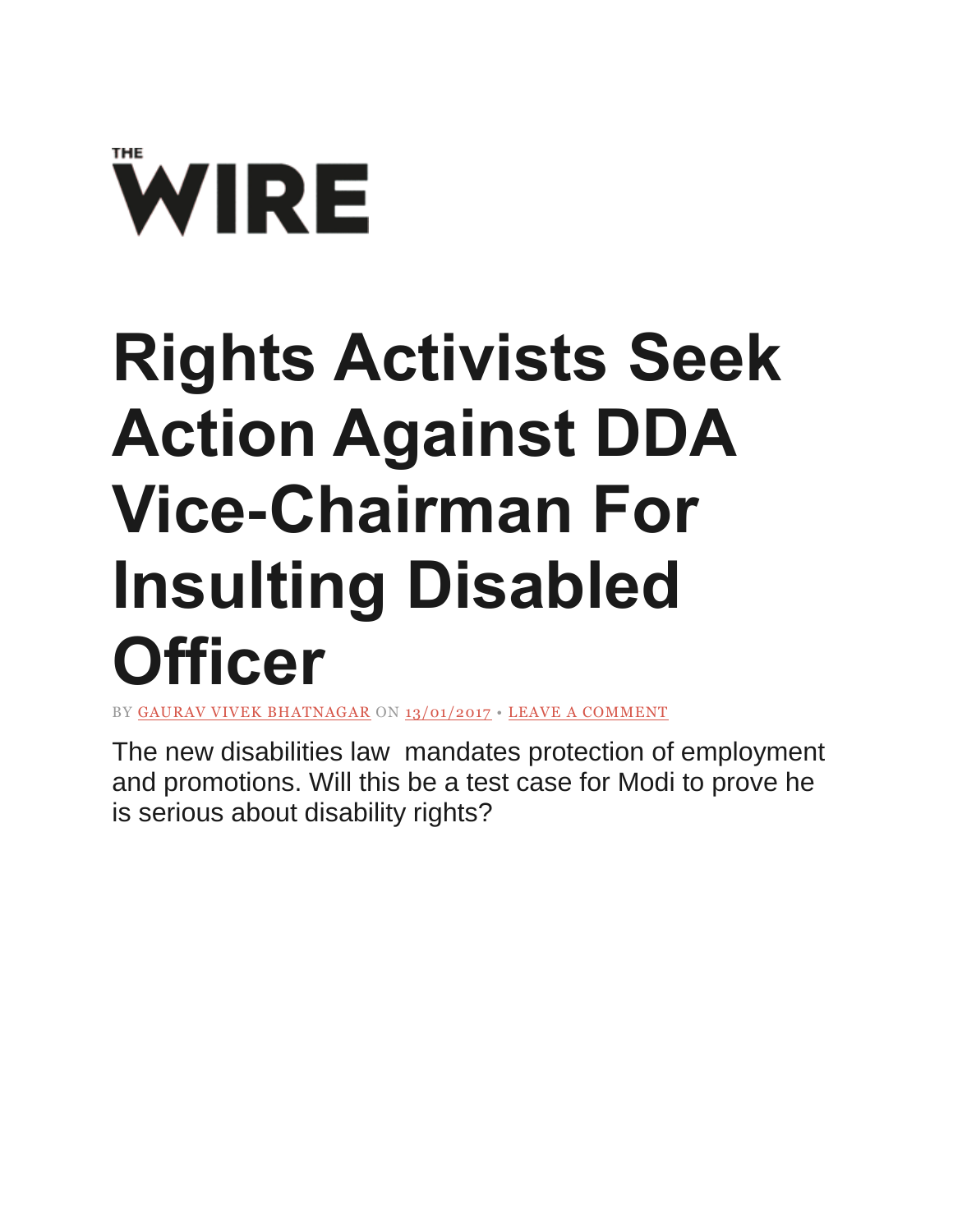

**New Delhi:** The decision of Delhi Development Authority Vice-Chairman Udai Pratap Singh to [repatriate the new Director](http://timesofindia.indiatimes.com/city/delhi/dda-shunts-official-over-disability/articleshow/56506573.cms) (Public Relations) Rishi Raj Bhati, within hours of his joining the post on January 10, allegedly on the grounds of his being a person with disability and therefore not fit enough to go for inspections or perform "extensive outdoor duties" has left disability rights activists aghast. They have not only termed the decision a gross violation of the new Rights of Persons with Disabilities Act, which came into force in December 2016 and has replaced the Persons with Disabilities Act 1995, but have also demanded sacking of the officials for humiliating the officer.

Anjlee Agarwal, co-founder of Samarthyam National Centre for Accessible Environments, said the action of DDA V-C was completely wrong. "The new Act provides a clear cut mandate in the section on employment that there cannot be a discriminatory approach towards a PwD on the ground on his disability. So they cannot refuse him the job or his promotion later on."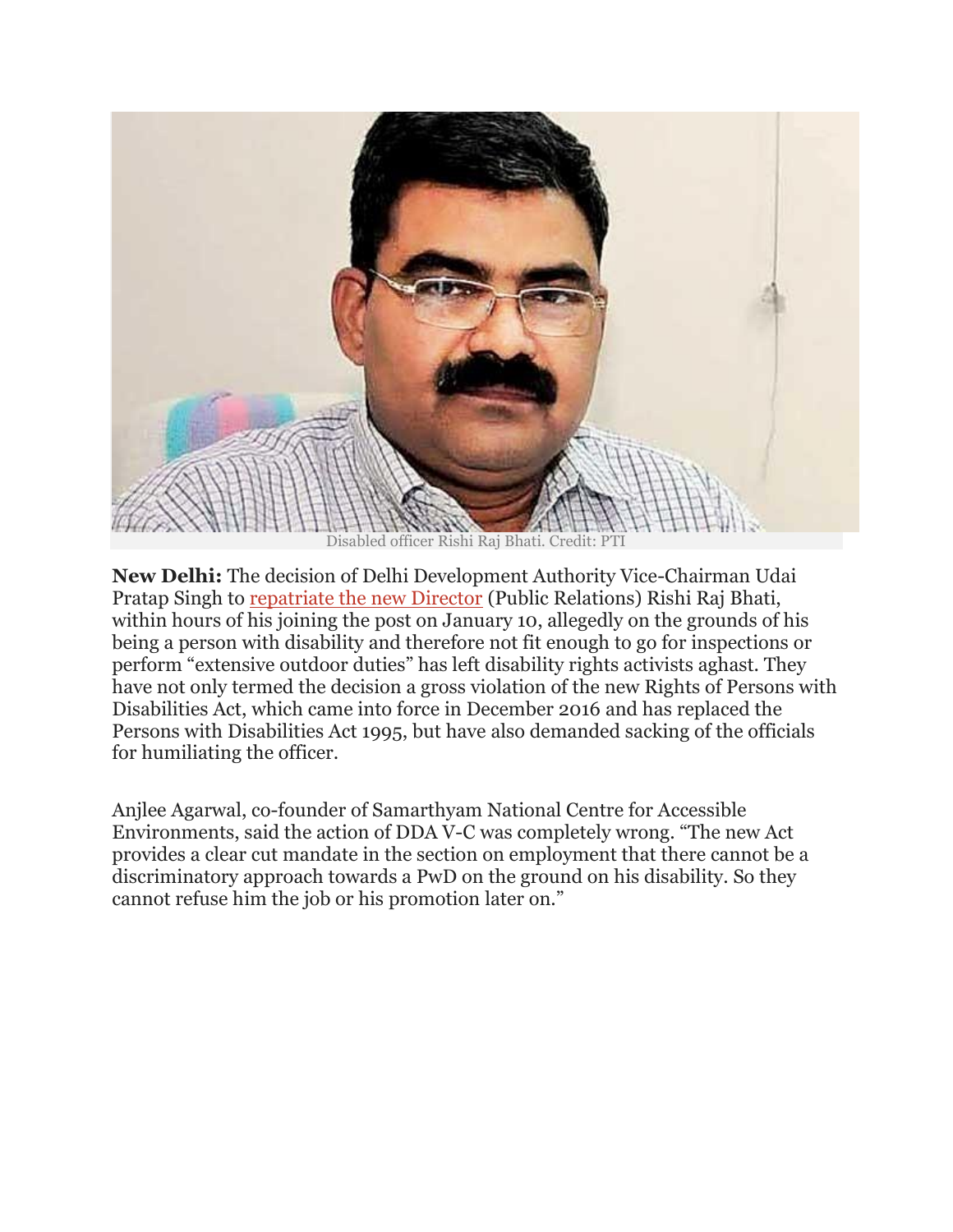The rights activist said the general rules which are applicable in this case demand that "DDA cannot deny him a job if he is getting it on merit". "There is a strict mandate for denying jobs to PwDs. Even if DDA has fulfilled its 4% reservation for the PwDs, they still cannot deny him the job if he comes on merit. Also, they cannot remove him from the job like this by just saying he is not fit for it. They also need to bear in mind that even the current employees can suffer some disability due to accident, natural calamity or terrorism. Even in such cases, they cannot chuck them from the job."

Agarwal, who has worked to make Delhi's streets, public transport and buildings barrier-free, said Bhati should battle it out and approach the courts. "There is the Office of the Chief Commissioner for Persons with Disabilities which has the powers of the judiciary to call the Vice-Chairman or any DDA official without even the complainant's filing a proper court case. They can also summon the offiical suo motu." She said there can be punitive action against the erring official and a fine can also be imposed on him.

Bhati has in the meantime also declared that he would be approaching the chief commissioner for PwDs.

RTI and disability rights activist Satendra Singh, who is also an associate professor of physiology at the University College of Medical Science and GTB Hospital in Delhi, said: "I can relate to it. Despite being on a permanent post at UCMS, UPSC rejected my application for same post twice." He said it was only after he fought a four-year battle that 1600 posts were unlocked not only for him but for all the doctors with disabilities."

Singh said there is a list of identified posts for PwDs and the PRO post was not out of it. "I checked the DDA circular for post of Deputy Director (PR) and the DDA notification clearly states that the disabled can apply for it."

Reacting to the V-C's assertion, Singh said, "what the officer can do or cannot do shouldn't be the assumption of non-disabled officials. What if the senior official, god forbid, met with an accident and becomes say temporarily disabled?"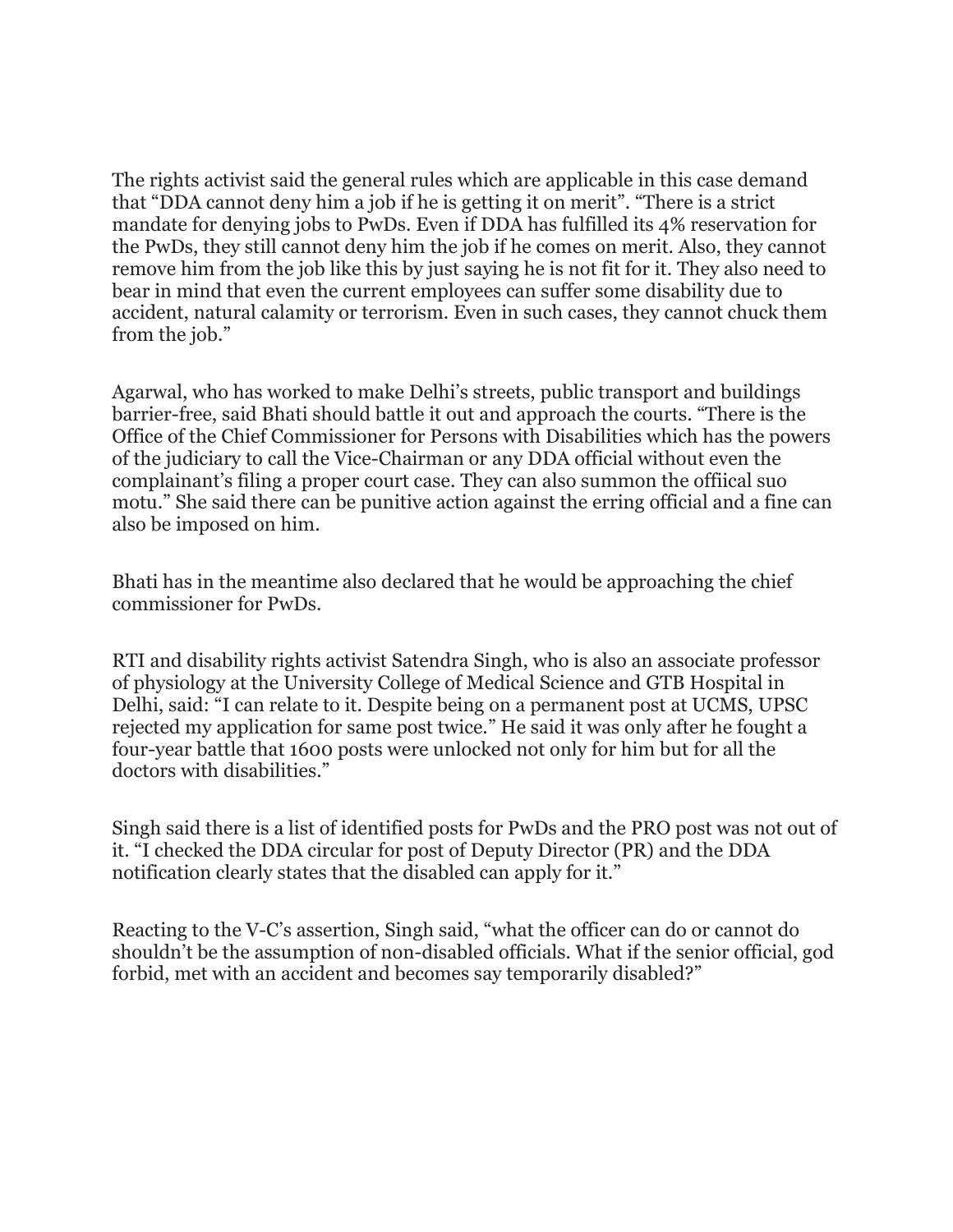## **Letter to PM**

Not one to just react to this affront and humiliation to Bhati, disability rights activist Javed Abidi said he has decided to approach Prime Minister Narendra Modi over the matter. "I am writing to the Prime Minister, and not the Lieutenant-Governor or the Urban Development Minister, because I want to say that this is a test case which would really show the political will of the government. If you really mean what you have said in "Mann ki Baat" on three separate occasions, and if you stand by what is the purpose of the Accessibility India campaign and the Rights of Persons with Disability Act 2016, then the V-C has to go."

Incidentally, the Disabled Rights Group, of which Abidi is convener, has announced its decision to hold a protest demonstration on the issue at DDA headquarters on January 16.

Abidi said he was very clear in his mind that "if the senior officer has discriminated, punishment has to be meted out and the punishment has to be exemplary, it has to be visible and it has to be measurable."

"In this case," he said, "a post was vacant for which many applied. Dr. Bhati was selected on merit and he was selected by the Delhi Development Authority. DDA also issued him a letter and he joined duty on January 10. It was only when he reached DDA to join duty that they realized that he was a person with disability. When the Vice-Chairman saw him and realised that he was a PwD, he was inflicted with polio and walked with a limp, he said how will this person work. This was because he has got cobwebs in his mind. This was an archaic 18th century way of thinking."

"But," Abidi said, the sad part was that this discrimination has taken place at the highest level even though "India enacted the disability law in 1995 law, it witnessed two decades of disability rights movement, hundreds of thousands of case laws and court interventions came along, the Prime Minister himself talked of disability, the whole Accessibility India campaign was launched by this government and the Rights of Persons With Disability Bill 2016 was passed."

Moreover, he said, "if discrimination had taken place in a remote part of India, he could have still taken a deep breath and said the knowledge or awareness was not there; if this kind of discrimination had been caused by some lower functionary, you may still say okay, but this official is the vice-chairman of DDA, he is a senior IAS officer and holding such a high position in New Delhi."